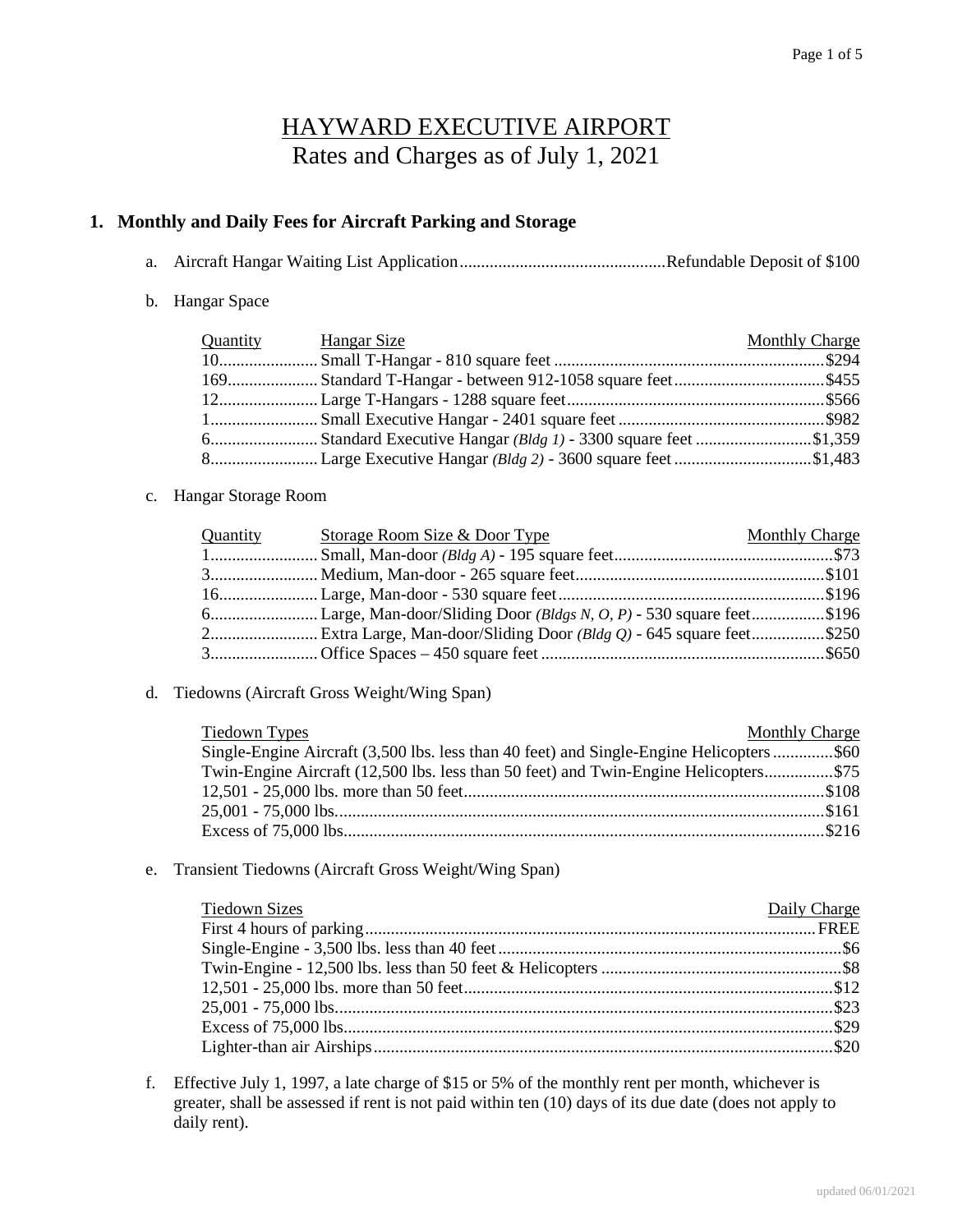- g. Effective July 1, 1997, if the service of a member firm of the California Association of Photocopies and Process Servers must be utilized, a \$50 fee shall be charged to the individual or business necessitating said process service.
- h. The City shall charge a fee equal to the sum of the following: Five cents (\$0.05) for each gallon of petroleum products delivered during the previous calendar month from the Leased Premises, or an amount equal to a three percent (3%) of the gross receipts (including fuel and gasoline taxes) for which Lessee sold fuel products during the previous calendar month on or from the Airport, whichever amount is greater.
- i. All month-to-month Airport leases shall include a security deposit equal to one month's rent.

### **2. Airport Administration Building Meeting Room (For aviation use only)**

| <b>Organization Type</b> | Fee |
|--------------------------|-----|
|                          |     |
|                          |     |

### **3. Airport Land Values**

Airport Land Value is on file and available for review in the Airport Administration Office.

#### **4. Airport Project Administration Fee**

| Description                                                                                 | Fee |
|---------------------------------------------------------------------------------------------|-----|
| A non-refundable fee for developers in compensation for staff time to negotiate agreements, |     |
|                                                                                             |     |

#### **5. Chocks & Chains**

Replacement of Tiedown chocks & chains................................................................................................... \$60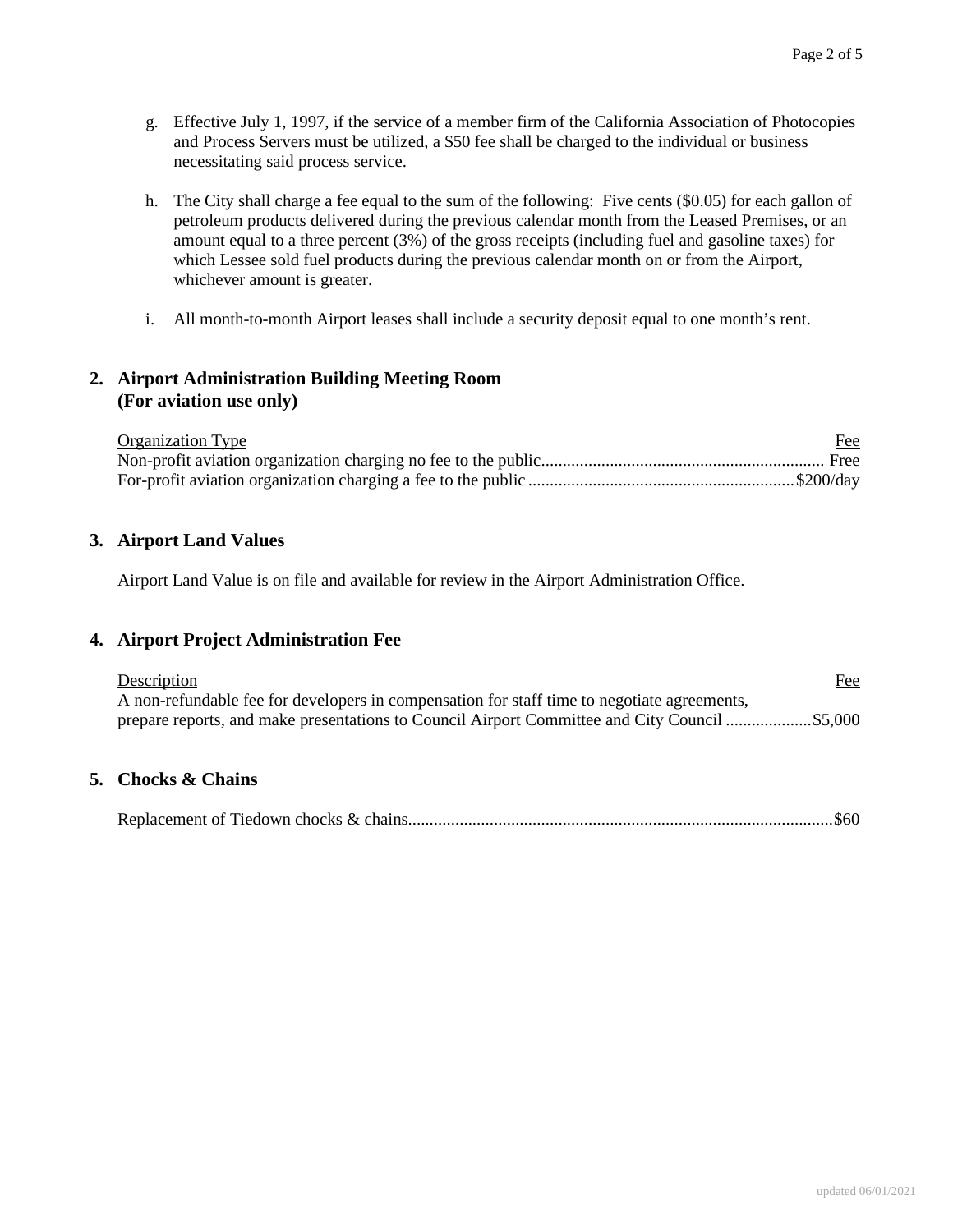# 6. **Filming Permit (Economic Development Department Fees)**

|                | (Excluding work to be performed by Public Works, i.e. no traffic control plan provided, just review)                                                                                                                                                                                                                                 |
|----------------|--------------------------------------------------------------------------------------------------------------------------------------------------------------------------------------------------------------------------------------------------------------------------------------------------------------------------------------|
| e.             | (Including work from Public Works, i.e. traffic control plan)                                                                                                                                                                                                                                                                        |
| f.             |                                                                                                                                                                                                                                                                                                                                      |
| $\mathbf{g}$ . | (Excluding costs of presence at event)                                                                                                                                                                                                                                                                                               |
| h.             | (Labor, security, engineering, or comparable costs not included)                                                                                                                                                                                                                                                                     |
|                | Airport Property and Hangars - Filming and photography requests will be authorized at the<br>discretion of the Airport Manager provided that the requested activity will in no way interfere with<br>the safe, orderly and uninterrupted use of airport facilities by airport users or portrays the airport in<br>a negative manner. |
| $i$ .          | (Excluding guard, janitorial, and insurance costs)                                                                                                                                                                                                                                                                                   |

#### **7. Gate Access Cards**

| Card Type | Fee |
|-----------|-----|
|           |     |
|           |     |
|           |     |
|           |     |

# **8. Hangar Exchange**

| <b>Type of Exchange</b> | Administrative Fee |
|-------------------------|--------------------|
|                         |                    |
|                         |                    |

# **9. Hangar Padlock Keys**

| Key Type | Fee |
|----------|-----|
|          |     |
|          |     |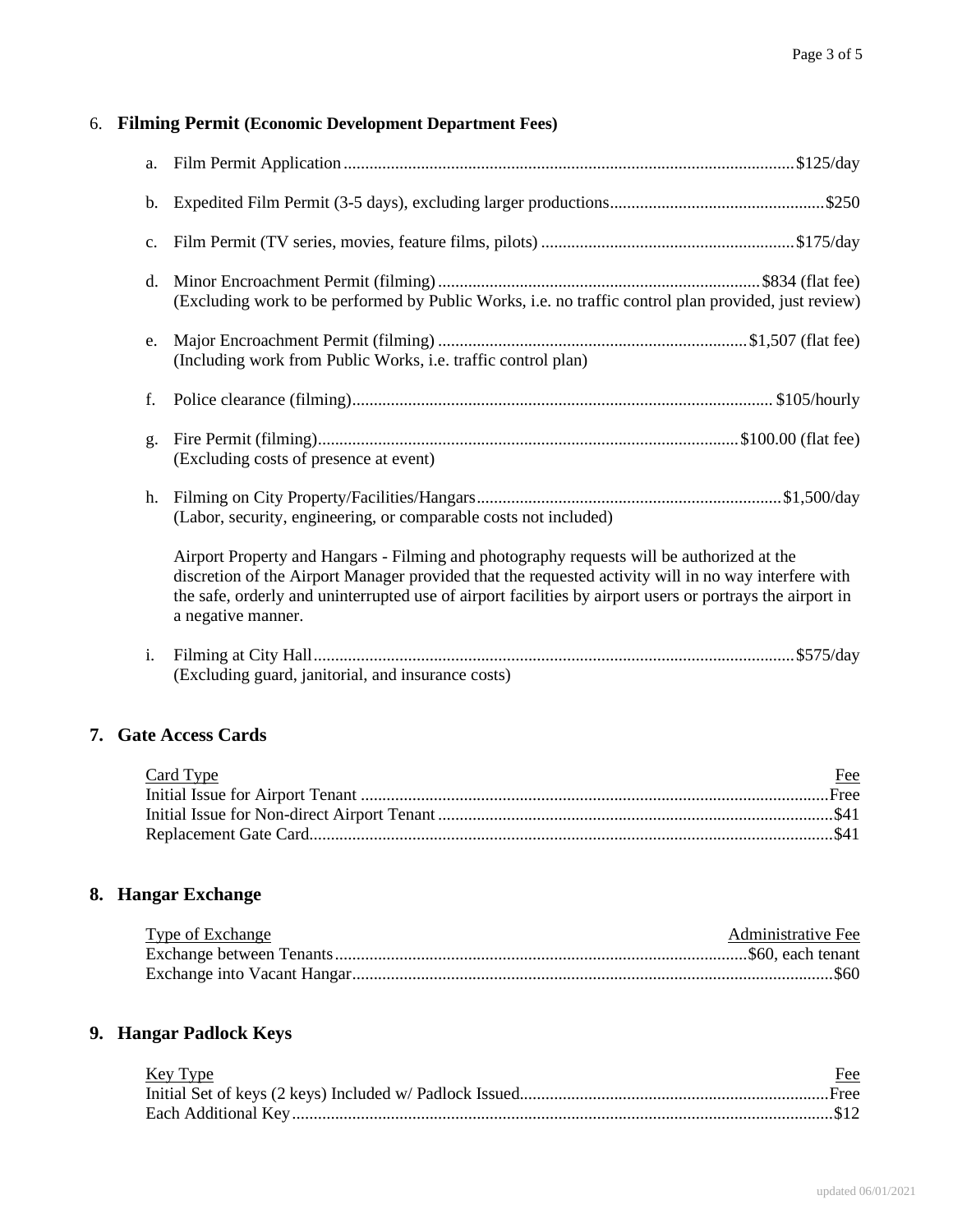# **10. Landing Fee**

Commercial aircraft operations (shall include landing of all non-based general aviation aircraft that conduct air taxi, charter, or cargo operations under FAR Part 121 or Part 135) based on maximum certified gross landing weight:

| Weight <b>Example 18 Year 19 Year 19 Year 20 Year 20 Year 20 Year 20 Year 20 Year 20 Year 20 Year 20 Year 20 Year 20 Year 20 Year 20 Year 20 Year 20 Year 20 Year 20 Year 20 Year 20 Year 20 Year 20 Year 20 Year 20 Year 20 Yea</b> |  |  |
|--------------------------------------------------------------------------------------------------------------------------------------------------------------------------------------------------------------------------------------|--|--|
|                                                                                                                                                                                                                                      |  |  |
|                                                                                                                                                                                                                                      |  |  |
|                                                                                                                                                                                                                                      |  |  |
|                                                                                                                                                                                                                                      |  |  |
|                                                                                                                                                                                                                                      |  |  |
|                                                                                                                                                                                                                                      |  |  |

### **11. Maintenance Staff Service Charge**

| Rate Type | Fee |
|-----------|-----|
|           |     |

### **12. Permits (Airport)**

| Permit Type | <b>Annual Charge</b> |
|-------------|----------------------|
|             |                      |
|             |                      |

### **13. Photocopying and Research (City of Hayward's Fees for All Departments)**

| <b>Photocopying of File Materials</b>                                                    |            |
|------------------------------------------------------------------------------------------|------------|
| Black and White Copy, $8\frac{1}{2} \times 11$ inches or $8\frac{1}{2} \times 14$ inches | Fee        |
|                                                                                          |            |
|                                                                                          |            |
| Black and White Copy, 11 x 17 inches                                                     | Fee        |
|                                                                                          |            |
|                                                                                          |            |
| Color Copy, $8\frac{1}{2} \times 11$ inches or $8\frac{1}{2} \times 14$ inches           | <b>Fee</b> |
|                                                                                          | $. \$0.75$ |
| Color Copy, $11 \times 17$ inches                                                        | Fee        |
|                                                                                          |            |
| <b>Research or Analysis of Records</b>                                                   | Fee        |
|                                                                                          |            |
|                                                                                          |            |